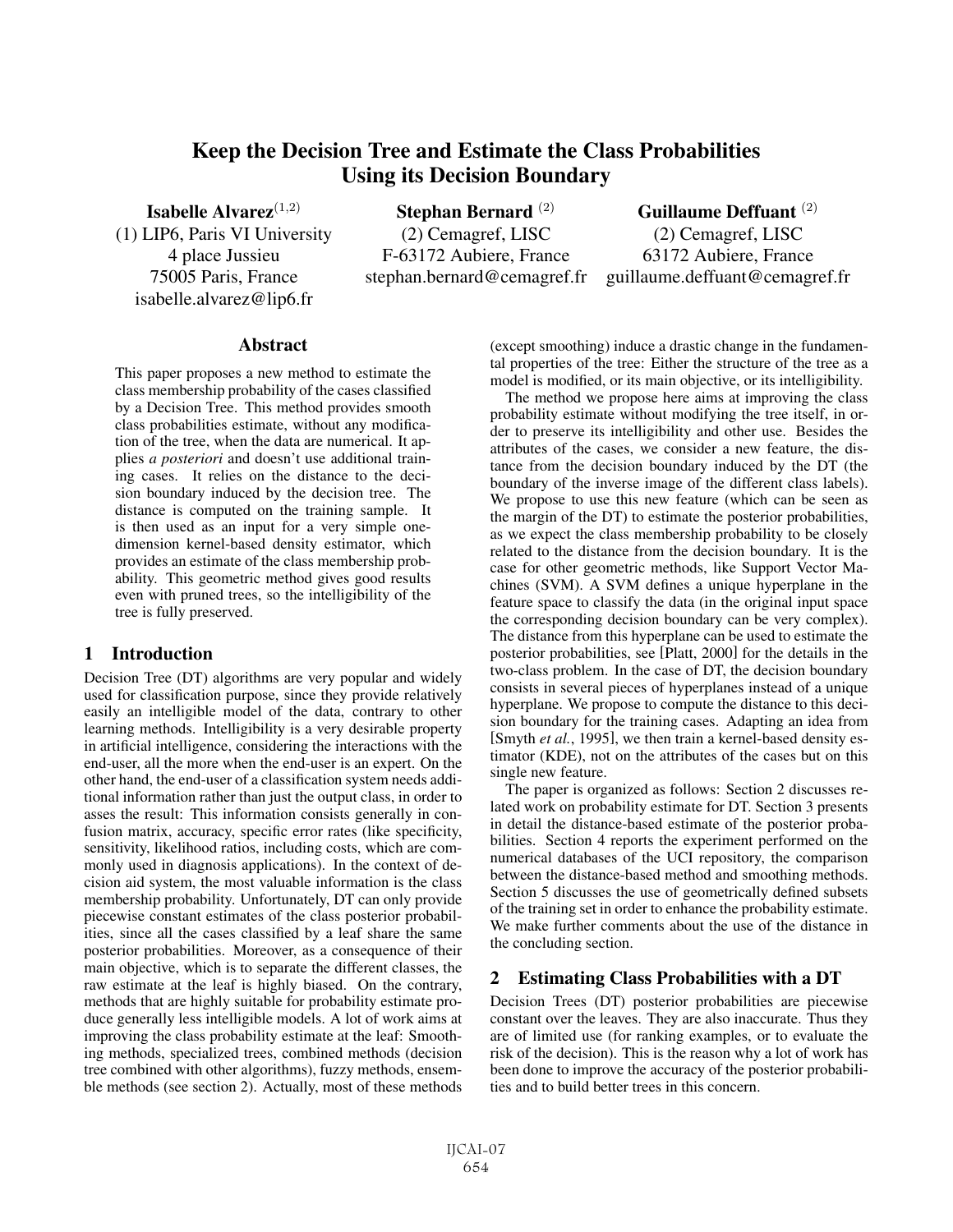Traditional methods consist in smoothing the raw conditional probability estimate at the leaf  $p^r(c|x) = \frac{k}{n}$ , where k is the number of training cases of the class label classified by is the number of training cases of the class label classified by the leaf, and  $n$  is the total number of training cases classified by the leaf. The main smoothing method is the Laplace correction  $p<sup>L</sup>$  (and its variants like m-correction). The correction  $p^L(c|x) = \frac{k+1}{n+C}$ , where C is the number of classes, shifts the probability of the class (Cest probability toward the prior probability of the class ([Cestnik, 1990; Zadrozny and Elkan, 2001]). This improves the accuracy of the posterior probabilities and keep the tree structure unchanged, but the probabilities are still constant over the leaves. In order to bypass this problem, smoothing methods can be used on unpruned trees. The great number of leaves allows the tree to learn the posterior probability with more accuracy (see [Provost and Domingos, 2003]). The intelligibility of the model is most reduced in this case, so specialized building and pruning methods are developped for PET's (see for instance [Ferri and Hernandez, 2003]).

In order to produce smooth and case-variable estimate of the posterior probabilities, Kohavi [1996] deploys a Naive Bayes Classifier (NBC) at each leaf, using a specialized induction algorithm. Thus the partition of the space in NBTree is different from classical partition, since its objective is to better verify the conditional independance assumption at each leaf. In the same idea, Zang and Su [2004] use NBC to evaluate the choice of the attribute at each step. But the structure of the tree is essentialy different.

Other methods obtain case-variable estimates of the posterior probabilities by propagating a case through several paths at each node (mainly fuzzy methods like in [Umano *et al.*, 1994] or in [Quinlan, 1993]; Or, more recently, [Ling and Yan, 2003]). These methods aim at managing the uncertainty both in the input and in the training database.

Smyth, Gray and Fayyad [1995] propose to keep the structure of the tree and to use a kernel-based estimate at each leaf. They consider all the training examples but use only the attributes involved in the path of the leaf. The dimension of the subspace is then at most the length of the path. But the resulting dimension is nevertheless far too high for this kind of technique and the method cannot be used in practice.

We propose here to reduce the dimension to 1, since KDE is very effective in very low dimensions. We preserve the structure of tree, and our method theoretically applies as soon as it is possible to define a metric on the input space.

# 3 Distance-based Probability Estimate for DT

## 3.1 Algebraic Distance as a New Feature

We consider an axis-parallel DT (ADT) operating on numerical data: Each test of the tree involves a unique attribute. We note  $\Gamma$  the decision boundary induced by the tree.  $\Gamma$  consists of several pieces of hyperplanes which are normal to the axes. We also assume that it is possible to define a metric on the input space, possibly with a cost or utility function.

Let x be a case,  $c(x)$  the class label assigned to x by the tree,  $d = d(x, \Gamma)$  the distance of x from the decision boundary Γ. The decision boundary Γ divides the input space into different areas (possibly not connected areas) which are labeled with the name of the class assigned by the tree.

By convention, in a two-class problem, we choose one class (the positive class) to orient  $\Gamma$ : If a case stands in the positive class area, its algebraic distance will be negative.

### Definition 1 *Algebraic distance to the DT (2-class problem)*

*The algebraic distance of* x *is*  $h(x) = -d(x, \Gamma)$  *if*  $c(x)$  *is the positive class c and*  $h(x) = +d(x, \Gamma)$  *otherwise.* 

This definition extends easily to multi-class problems. For each class c, we consider  $\Gamma_c$ , the decision boundary induced by the tree for class c:  $\Gamma_c$  is the inverse image of the class c area. (We have  $\Gamma_c \subset \Gamma$ ).

### Definition 2 *Class-Algebraic distance to the DT*

*The* c-algebraic distance of x is  $h_c(x) = -d(x, \Gamma_c)$  if  $c(x) = c$  *and*  $h_c(x) = +d(x, \Gamma_c)$  *otherwise.* 

The c-algebraic distance measures the distance of a case to class c area. Actually, algebraic distance is a particular case of  $c$ -algebraic distance where  $c$  is the positive class.

These definitions apply to any decision tree. But in the case of axis-parallel DT (ADT) operating on numerical data, a very simple algorithm computes the algebraic distance (adapted from the distance algorithm in [Alvarez, 2004]). It consists in projecting the case x onto the set F of leaves  $f$ whose class label differs from  $c(x)$  (in a two class problem). In a multi-class problem, each class c is considered in turn. When  $c(x) = c$ , the set F contains the leaves whose labels differs from c; Otherwise it contains the leaves whose class label is c. The nearest projection gives the distance.

## Algorithm 1 *AlgebraicDistance(x,DT,c)*

 $0. d = \infty$ ;

- *1. Gather the set* F *of leaves* f *whose class* c(f) *verifies:*  $(c(f) Xor c(x)) = c;$
- *2. For each f* ∈ *F do:* {
- 3. compute  $p_f(x) = projectionOntoLeaf(x, f)$ ;<br>4. compute  $d_f(x) = d(x, p_f(x))$ ;
- 4. compute  $d_f(x) = d(x, p_f(x));$ <br>5. if  $(d_f(x) < d)$  then  $d = d_f(x)$
- *if*  $(d_f(x) < d)$  then  $d = d_f(x)$  }
- *6. Return*  $h_c(x) = -sign(c(x)) = c$  *∗ d*

Algorithm 2 *projectionOntoLeaf(x, f* =  $(T_i)_{i \in I}$ ) *1.*  $y = x$ ;

- *2. For i = 1 to size(I) do:* {
- *3. if* y doesn't verify the test  $T_i$  then  $y_u = b$  }
	- *where*  $T_i$  *involves attribute* u *with threshold value b*

*4. Return* y

The projection onto a leaf is straightforward in the case of ADT since the area classified by a leaf  $f$  is a hyper-rectangle defined by its tests. The complexity is in  $O(Nn)$  in the worst case where  $N$  is the number of tests of the tree and  $n$  the number of different attributes of the tree.

The distance to the decision boundary presents two main advantages, because it is a continuous function: it is relatively robust to the uncertainty of the value of the attributes for new cases, and to the noise in the training data, assuming that only the thresholds of the tests are modified (not the attributes).

# 3.2 Kernel Density Estimate (KDE) on the Algebraic Distance

Kernel-based density estimation is a non-parametric technique widely used for density estimation. It is constantly im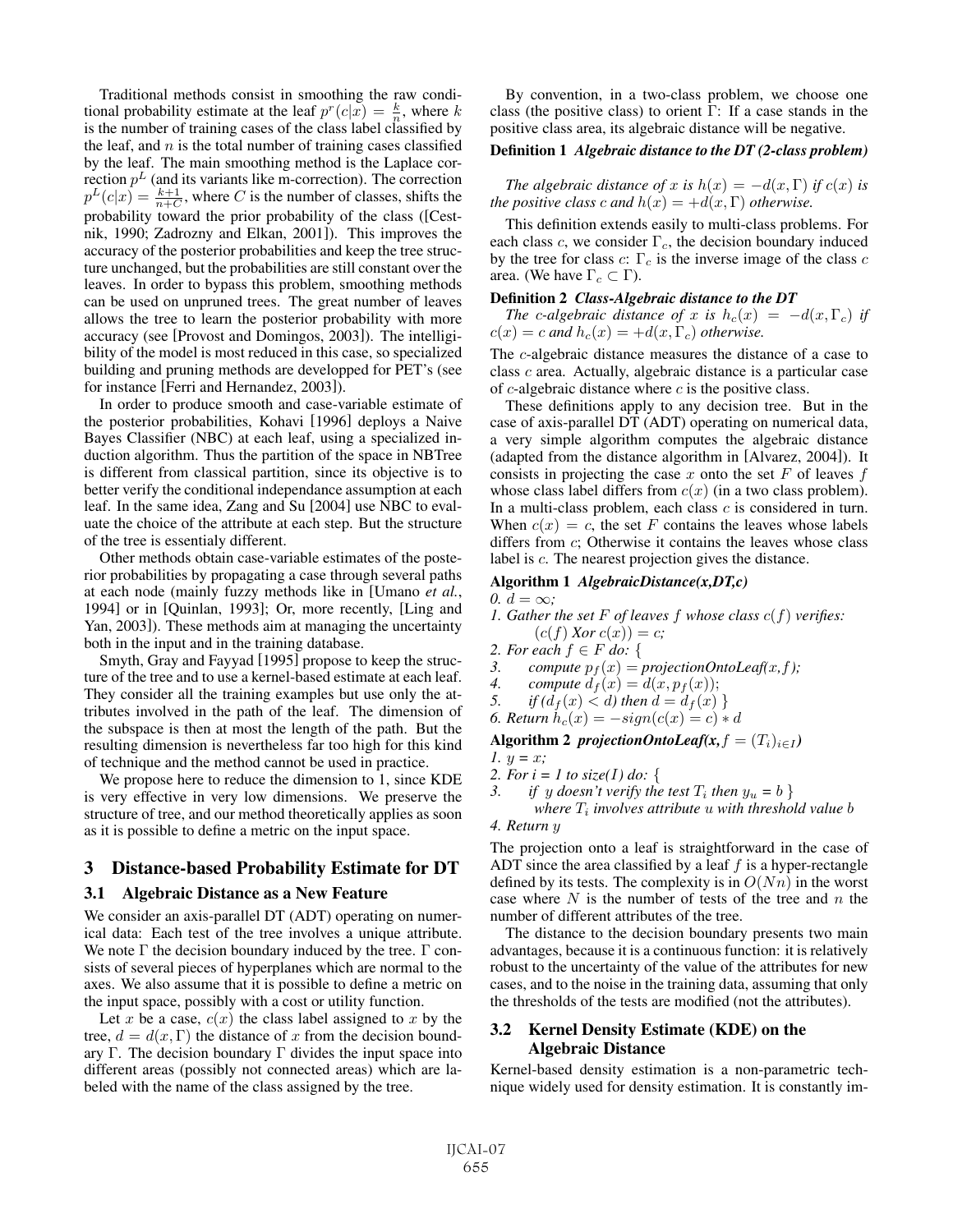proved by researches on algorithms, on variable bandwidth and bandwidth selection (see [Venables and Ripley, 2002] for references).

Univariate KDE basically sums the contribution of each training case to the density via the kernel function  $K$ . To estimate the density  $f(x)$  given a sample  $M = \{x_i\}_{i \in [1,n]},$ one computes  $\hat{f}(x) = \frac{1}{n} \sum_{i=1}^{n} \frac{1}{b} K\left(\frac{x-x_i}{b}\right)$ , where K is the kernel function and b the bandwidth (b can vary over M). bic computes  $f(x) = \frac{1}{n} \sum_{i=1}^{n} \frac{1}{b} \Lambda \left(\frac{b}{b}\right)$ , where  $\Lambda$  is<br>kernel function and b the bandwidth (b can vary over M).

Many methods could be used in this framework to compute the distance-based kernel probability estimate of the class membership. (We could also use kernel regression estimate). We have used very basic KDE for simplicity.

We consider here the algebraic distance  $h(x)$  as the attribute on which the KDE is performed. So we compute the density estimate of the distribution of the algebraic distance, from the set of observations  $h(x), x \in S$ :

$$
\hat{f}(h(x)) = \frac{1}{nb} \sum_{x_i \in S} K\left(\frac{h(x) - h(x_i)}{b}\right) \tag{1}
$$

In order to estimate the conditional probabilities, we consider the set S of training cases and its subset  $S_c$  of cases such that  $c(x) = c$ . We estimate the density of the two populations:

 $f$  the density estimate of the distribution of the algebraic distance to the decision boundary;

 $f<sub>c</sub>$ , the density estimate of the distribution of the algebraic distance of points of class c.

 $\hat{f}$  is computed on S and  $\hat{f}_c$  on  $S_c$ . We then derive from the Bayes rule, if  $\hat{p}(c)$  estimates the prior probability of class c:

$$
\hat{p}\left(c|h(x)\right) = \frac{\hat{f}_c\left(h(x)\right) * \hat{p}(c)}{\hat{f}\left(h(x)\right)}\tag{2}
$$

#### Definition 3 *Distance-based kernel probability estimate*

 $\hat{p}(c|h(x))$  *is called the distance-based kernel (DK) probability estimate*

The algorithm is straightforward. We note  $S$  the training set used to build the decision tree DT.

### Algorithm 3 *DistanceBasedProbEst(x,DT,c,S)*

*1. Compute the algebraic distance*

 $y = h(x) = AlgebraicDistance(x, DT, c);$ 

*2. Compute the subset* S(x) *of* S *from which the probability density is estimated: Default value is*  $S(x) = S$ ;

3. Select 
$$
S_c(x) = \{x \in S(x), c(x) = c\};
$$

4. Compute 
$$
\hat{f}(y) = \frac{1}{nb} \sum_{x_i \in S(x)} K\left(\frac{y - h(x_i)}{b}\right);
$$

5. Compute 
$$
\hat{f}_c(y) = \frac{1}{nb} \sum_{x_i \in S_c} K\left(\frac{y - h(x_i)}{b}\right);
$$
  
6. Compute and Return  $\hat{p}(c|h(x))$  from equation (2)

Several possibilities can be considered for the set  $S(x)$ used to compute the kernel density estimate, we discuss them in section 5. The simplest method consists in using the whole sample S. The algebraic distance is taken into account globally, without any other consideration concerning the location of the cases. We call the corresponding conditional probability estimate  $\hat{p}_q$  the global distance-based kernel (GDK) probability estimate. Figure 1 shows how the GDK probability estimate varies over a test sample, compared with the Laplace probability estimate which is piecewise constant.



Figure 1: Variation of Laplace and GDK probability estimate over a test sample from the wdbc database. DT errors are highlighted

# 4 Experimental Study

### 4.1 Design and Remarks

We have studied the distance-based kernel probability estimate on the databases of the UCI repository [Blake and Merz, 1998] that have numerical attributes only and no missing values. For simplicity we have treated here multi-class problems as 2-class problems. We generally chose as positive class the class (or a group of class) with the lowest frequency in the database.

For each database, we divided 100 bootstrap samples into separate training and test sets in the proportion 2/3 1/3, respecting the prior of the classes (estimated by their frequency in the total database). It is certainly not the best way to build accurate trees for unbalanced datasets or different error costs, but here we are not interested in building the most accurate trees, we just want to study the distance-based kernel probability estimate. For the same reason we grow trees with the default options of j48 (Weka's [Witten and Frank, 2000] implementation of C4.5) although in many cases different options would build better trees. For unpruned trees we disabled the collapsing function. We used Laplace correction smoothing method to correct the raw probability estimate at the leaf for pruned trees and unpruned trees. We also built NBTree on the same samples.

We used two different metrics in order to compute the distance from the decision boundary, the Min-Max (MM) metric and the standard (s) metric. Both metrics are defined with the basic information available on the data: An estimate of the range of each attribute i or an estimate of its mean  $E_i$  and of its standard deviation  $s_i$ . The new coordinate system is defined by (3).

$$
J_i^{MM} = \frac{x_i - Min_i}{Max_i - Min_i} \quad \text{or} \quad y_i^s = \frac{x_i - E_i}{s_i} \tag{3}
$$

The parameters of the standard metric are estimated on each training sample. (On each bootstrap sample for the Min-Max metric, to avoid multiple computation when an attribute is

 $\mathfrak{L}$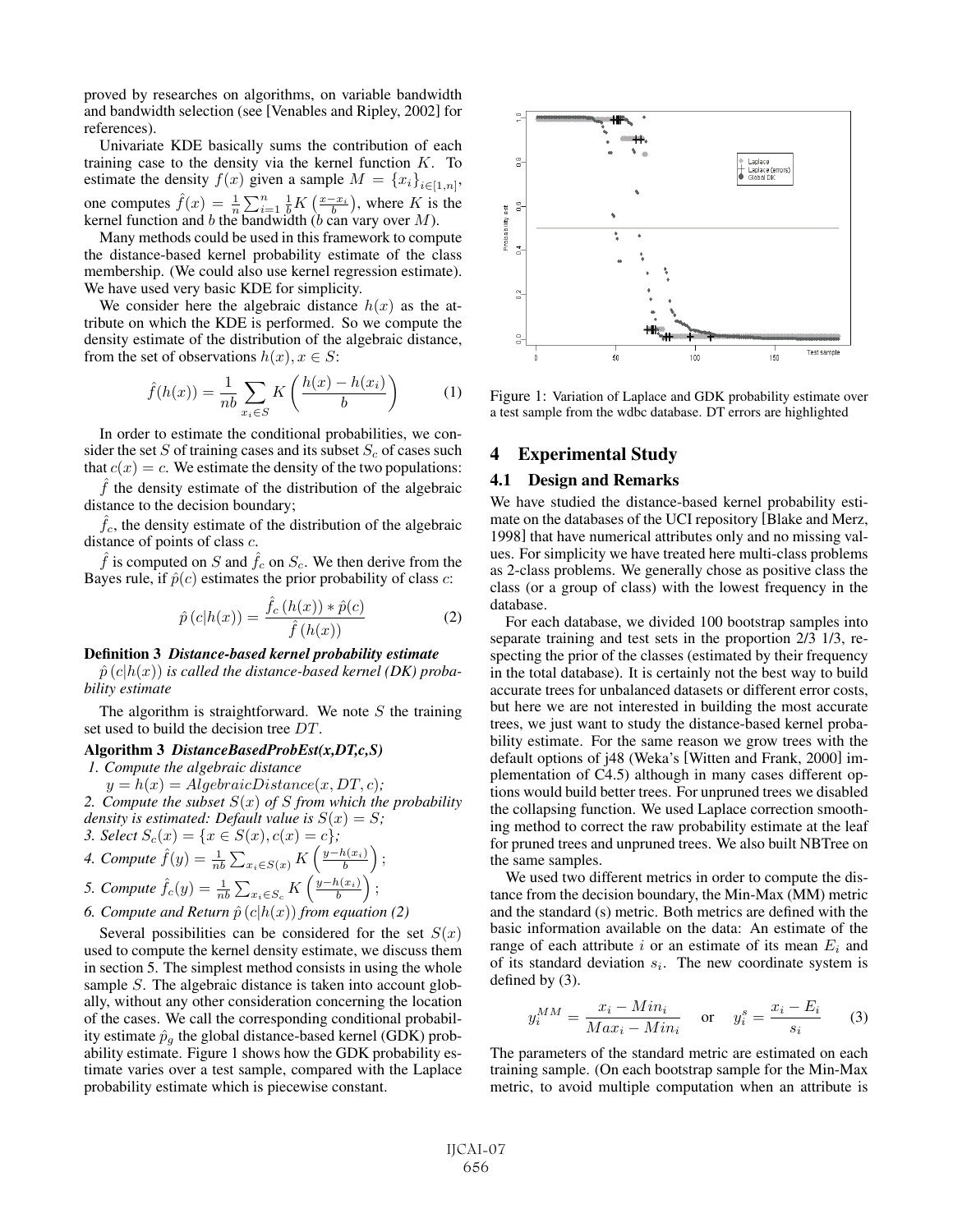outside the range). In practice, the choice of the metric should be guided by the data source. (For instance, the accuracy of most sensors is a function of the range, therefore it suggests to use an adapted version of the Min-Max coordinate system.)

To compute the kernel density estimate of the algebraic distance we choose simplicity and used the standard algorithm available in R [Venables and Ripley, 2002] with default options, although the setting of KDE parameters (choice of the kernel, optimal bandwidth, etc.) or specialized algorithms (also available in some dedicated packages) would certainly give better results. We systematically used the default option except for the bandwidth selection, since it is inappropriate for using the Bayes rule in equation (2): We used the same bandwidth for  $\hat{f}$  as for  $\hat{f}_c$ . We set it to a fraction  $\tau$  of the range of the algebraic distance . This is the only parameter we used to control the KDE algorithm. More sophisticated methods could obviously be used but the Bayes rule in equation (2) should be reformulated if variable bandwidths are used.

# 4.2 Results for the Global Distance-based Kernel Probability Estimate

In order to compare our method with other methods of probability estimate, we used the AUC, the Area Under the Receiving Operator Characteristic (ROC) Curve (see [Bradley, 1997]). The AUC is widely use to assess the ranking ability of the tree. Although this method cannot distinguish between good scores and scores that are good probability estimates, it doesn't make any hypothesis on the true posterior probability, so it is useful when the true posterior probability are unknown (since it is clear that good probability estimates should produce on average better AUC). We also used Mean Squared Error and log-loss, although these methods make strong hypothesis on the true posterior probability.

Table 1 shows the difference of the AUC from global distance-based kernel (GDK) probability estimate and the Laplace correction. Apart from a few cases, it gives better values than Laplace correction (within a 95% confidence interval). From the intelligibility viewpoint, it is interresting to note that GDK probability estimate on pruned tree is generally better than smoothing method on unpruned tree (which is better than smoothing method on pruned tree). We also performed a Wilcoxon unlateral paired-wise test on each batch of 100 samples. The tests confirm exactly the significant results from Table 1 (with p-values always  $< 0.01$ ).

The choice of the metric has a limited effect on the result in term of AUC. The difference is always of a different order except for vehicle, pima and especially glass for which it can reach  $10^{-2}$ .

We used several bandwidths, with  $\tau$  from 5 to 15% of the range of the algebraic distance: Results vary very smoothly with the bandwidth, Table 1 would present completely similar results.

Table 2 shows the comparison using Mean Squared-Error (MSE) as a metric to measure the quality of the probability estimate. The error at test point x is  $s_e(x) = \sum_c (p(c|x) - \hat{p}(x|c))^2$  where  $p(c|x)$  is the true conditional probability  $\hat{p}(x|c)^2$ , where  $p(c|x)$  is the true conditional probability (here  $p(c|x)$  is set to 1 when  $c(x) = c$ ).  $s_e(x)$  is then summed over each test sample. The performance of the GDK probability estimate diminishes quickly when  $\tau$  increases, although

| Dataset | Both<br>Red.-Error | <b>Both</b><br>Normal | Normal vs<br>Unpruned           | DK vs.<br><b>NBTree</b> |
|---------|--------------------|-----------------------|---------------------------------|-------------------------|
| bupa    | $0.26 + 0.77$      |                       | $0.39 + 0.84$ $0.03 + 0.81$     | $0.91 + 0.93$           |
| glass   | $1.89 + 0.85$      |                       | $-0.0+0.7$ $-1.25+0.67$         | $-1.02 + 0.78$          |
| iono.   | $0.63 + 0.67$      |                       | $-2.2+0.53 -2.56+0.55$          | $-3.02 \pm 0.64$        |
| iris    | $4.70 \pm 0.52$    |                       | $3.85 \pm 0.46$ 3.90 $\pm$ 0.48 | $1.99 \pm 0.47$         |
| thyroid | $4.35 + 0.71$      |                       | $2.98 \pm 0.75$ 2.48 $\pm$ 0.75 | $-0.57 \pm 0.75$        |
| pendig. | $0.46 + 0.05$      |                       | $0.40 + 0.04$ $0.28 + 0.03$     | $0.65 + 0.05$           |
| pima    | $2.78 + 0.58$      | $0.31 + 0.41$         | $0.41 + 0.44$                   | $0.69 + 0.54$           |
| sat     | $1.00 + 0.12$      | $0.89 + 0.08$         | $0.28 + 0.06$                   | $1.18 + 0.09$           |
|         | segment. 7.95±1.06 | $5.35 + 0.86$         | $5.34 + 0.89$                   | $3.77 + 0.71$           |
| sonar   | $2.66 \pm 0.95$    | $2.07 + 0.78$         | $1.88 + 0.80$                   | $-2.53 + 1.03$          |
| vehicle | $0.42 + 0.26$      | $0.65 \pm 0.20$       | $0.08 + 0.20$                   | $1.97 \pm 0.29$         |
| vowel   | $4.19 \pm 0.52$    | $3.09 \pm 0.30$       | $2.79 + 0.28$                   | $2.13 \pm 0.32$         |
| wdbc    | $3.75 \pm 0.28$    | $2.24 \pm 0.23$       | $2.17 + 0.23$                   | $2.20 \pm 0.21$         |
| wine    | $5.35 \pm 0.51$    |                       | $3.31 \pm 0.36$ $2.97 \pm 0.34$ | $0.25 + 0.23$           |

Table 1: Mean difference of the AUC obtained with global DK probability estimate (standard metric,  $\tau = 10\%$ ) and with Laplace correction. GDK on pruned tree versus Laplace on pruned or unpruned tree. (Mean values and standard deviations are  $\times 100$ . Insignificant values are italic. Bad results are bold)

the AUC remains better. This is easily comprehensible: when  $\tau$  increases, the kernel estimate tends to erase sharp variations. As a consequence, probability estimate cannot reach the extremes (0 or 1) easily. The Log loss metric is not shown since it gives useless results (almost always infinite).

# 5 Local estimate: Partition of the Space

In order to get more local estimate, the first idea would be to use the leaves to refine the definition of the sets  $S(x)$  used to run the kernel density estimate (step 2 of algorithm 3).  $S(x)$ would be simply the leaf that classifies  $x$ . However, we'll argue on a simple example that this option shows severe drawbacks, and that a definition based on the geometry of the DT boundary should generally be preferred.

|          | GD vs. Laplace           |           | GD vs. NBTree         |           |
|----------|--------------------------|-----------|-----------------------|-----------|
| Dataset  | MSE                      | p-value   | MSE                   | p-value   |
| bupa     | $-7.29 + 0.59$ 3.9e-16   |           | $-1.68 + 0.88$        | 0.006     |
| glass    | $0.79 + 3.56$            | 0.017     | $4.19 + 3.52$         | 0.114     |
| iono.    | $1.88 + 0.27$            | $2.2e-09$ | $1.61 + 0.77$         | 0.023     |
| iris     | $-1.54 + 0.37$           | $5.3e-4$  | $-0.84 + 0.65$        | 0.088     |
| thyroid  | $1.49 + 0.71$            | 0.092     | $6.04 + 0.82$ 1.3e-10 |           |
| pendig.  | $-0.08 + 0.01$           | $1.9e-08$ | $-0.19 \pm 0.03$      | $2.0e-07$ |
| pima     | $-5.04 + 0.30$           | $3.2e-18$ | $-1.39 \pm 0.53$      | 0.008     |
| sat      | $-0.07 + 0.03$           | 0.024     | $-0.20 + 0.05$        | $5.0e-4$  |
| segment. | $0.68 \pm 0.39$          | 0.017     | $-1.46 + 0.76$        | 0.071     |
| sonar    | $-3.29 + 0.51$           | 5.8e-09   | $0.34 + 1.52$         | 0.491     |
| vehicle  | $1.99 + 0.50$            | 5.7e-04   | $1.63 + 0.56$         | 0.007     |
| vowel    | $-0.12 \pm 0.12$         | 0.26      | $0.69 + 0.19$         | 1.1e-4    |
| wdbc     | $-2.63 \pm 0.22$ 3.8e-17 |           | $-2.00 \pm 0.40$      | $4.6e-06$ |
| wine     | $-1.72 \pm 0.31$ 6.2e-08 |           | $1.79 + 0.56$         | 8.3e-4    |

Table 2: Mean MSE difference (and p-value of the corresponding unilateral Wilcoxon paired test) between GDK probability estimate (standard metric,  $\tau = 5\%$ ) and either Laplace correction (normal pruned tree) or NBTree. (Values are ×100 except p-values. Insignificant values are italic. Bad results for GDK are bold)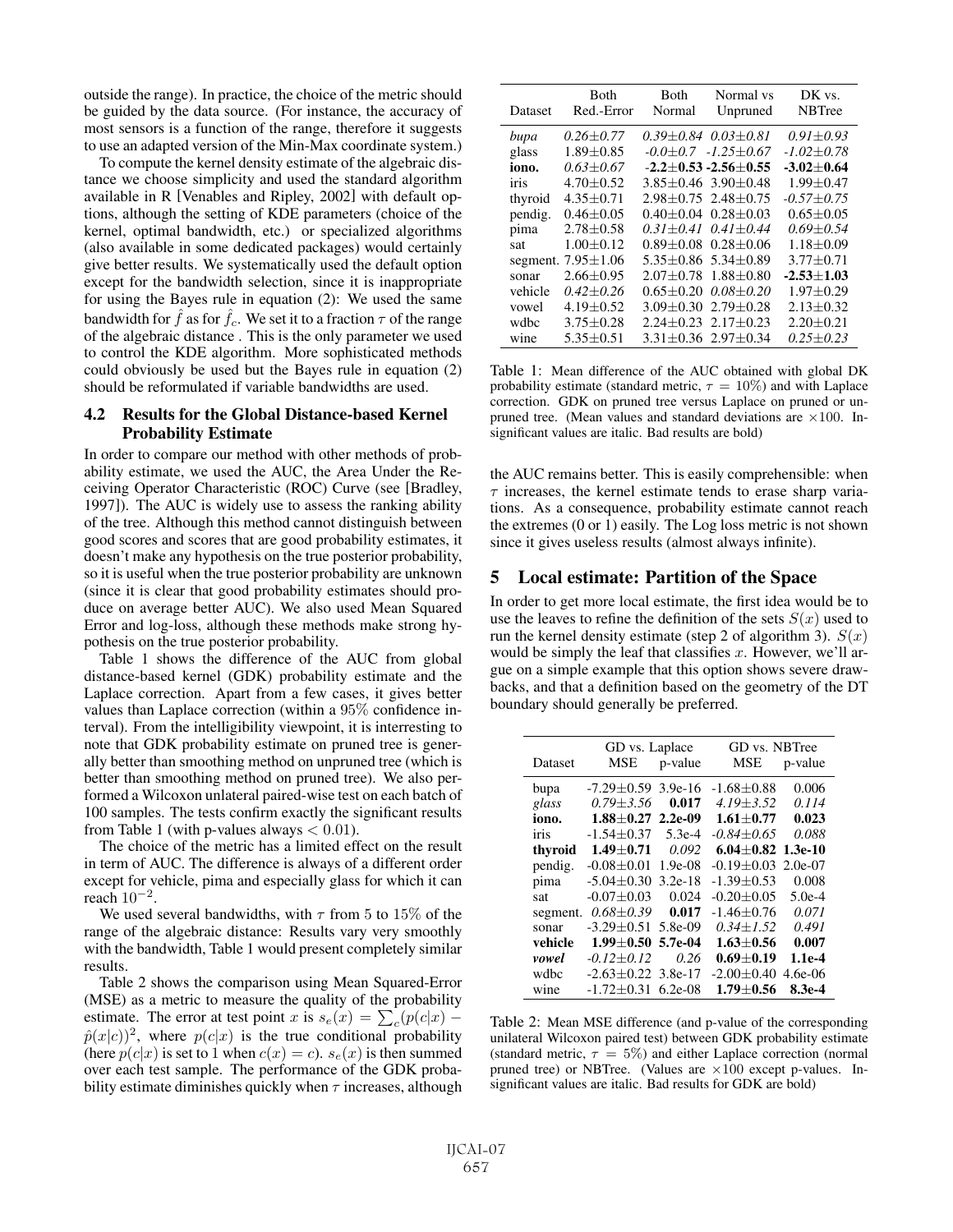# 5.1 DT Boundary-based partition

The rationale behind our partition is to consider the groups of points for which the distance is defined by the same normal to the decision surface, because these points share the same axis defining their distance, and they relate to the same linear piece of the decision surface.

Let  $\{H_1, H_2, \ldots, H_k\}$  be the separators used in the nodes of the tree, and  $S$  the learning sample. To partition the total sample S, we associate with each separator  $H_i$  a subset  $S_i$  of S, which comprises the examples  $x$  such that the projection of  $x$ onto the decision boundary  $\Gamma$  belongs to  $H_i$ . Generically, the projection  $p(x)$  of x onto Γ is unique, but  $p(x)$  can belong to several separators. In that case we associate to  $x$  the separator  $H_i$  defining  $p(x)$  with the largest margin. We define  $S(x)$  as  $S_i$ . The KDE is then run on the  $h(x_i), x_i \in S_i$ , as explained previously.

# 5.2 Advantage of our partition

We now illustrate on a simple example the advantage of our partition compared with the partition generated by the leaves. Suppose that the learning examples are uniformly distributed in a square in a space  $x, y$ , and that the probability of class 1 depends only on axis  $x$ , with the following pattern (Figure 2):

- For x growing from  $-0.5$  to 0, the probability of class 1 grows smoothly from 0.1 to 0.9, with a sigmoid function centered on  $-0.25$ .
- For x growing from 0 to 0.5, the probability of class 1 decreases sharply from 1 to 0 around  $x = 0.25$ .

A typical decision tree obtained from a sample generated with this distribution is represented on figure 2 (top). It has three leaves, two yield class -1 and are defined by a single separation, and one yields +1 and is defined by both separations (the gray area on the figure). The partition defined by the leaves thus generates 3 subsets.

Figure 2 (bottom) shows the partition obtained with our method. It includes only two subset, one for each separation. Figure 3 shows the results obtained with a kernel estimation (a simple Parzen window of width 0.1) on the leaf partition, and on our partition, compared with the actual probability function which was used to generate the sample. One can notice that our partition gives a result which is very close to the one that would be obtained with a kernel estimation on the  $x$  axis. This is not the case for the leaf partition, which introduces strong deviations from the original probability.

The main explanation of these deviations is a side effect which artificially increases the probability of 1 around the border, in the case of the leaf partition. Actually, this is the same bias as the one obtained when estimating directly the probabilities on the leaves. Moreover, the leaf partition introduces an artificial symmetry on both sides of the leaf, because of the averaging on all the examples at similar distance of the boundary. These problems are not met with our partition. We claim that the problems illustrated in this example have good chances to occur very frequently with the leaf partition. In particular, the side effect due to the border of the leaf will always induce a distortion, which is avoided with our partition. Artificial symmetries will always be introduced when a leaf includes several separators.



Figure 2: Top: Partition defined by the three leaves of the tree. Bottom: Partition into 2 subsets (light gray and gray), defined by the separators.

Table 3 shows the results of the comparison between local distance-based kernel estimate and smoothing method at the leaf for some databases. Because of the partition of the space, the results from the AUC comparison and MSE are not necessarily correlated, and MSE is globally better than for the global DK probability estimate.



Figure 3: Results with a kernel estimator of width 0.1 (Parzen window). Top: With the leaf partition. Bottom: With the separator partition. (In black the true probability, in gray the estimate).